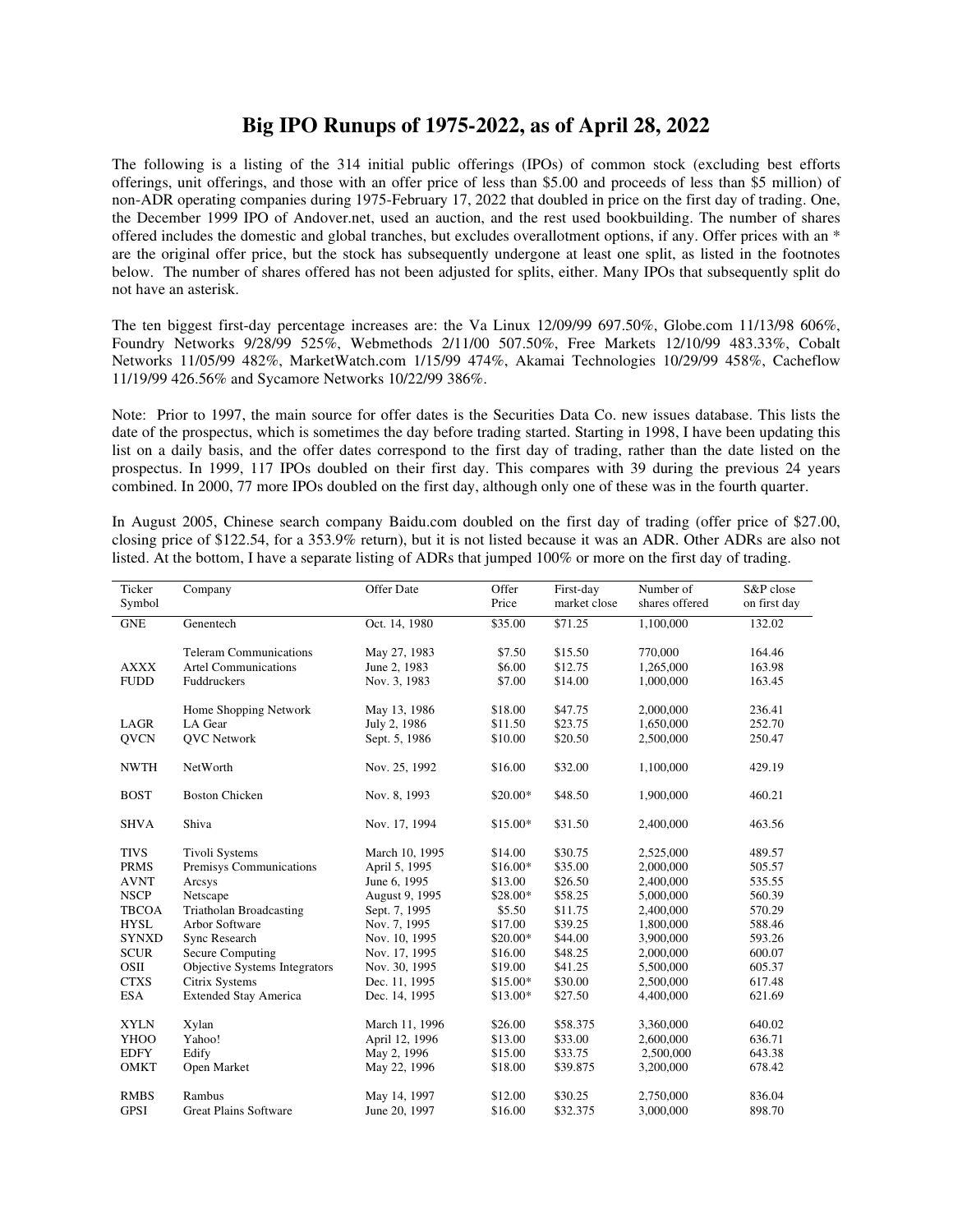| <b>BRCM</b>  | <b>Broadcom Class A</b>           | April 17, 1998  | \$24.00*  | \$53.625  | 3,500,000  | 1122.72 |
|--------------|-----------------------------------|-----------------|-----------|-----------|------------|---------|
| <b>INKT</b>  | Inktomi                           | June 10, 1998   | \$18.00*  | \$36.00   | 2,254,000  | 1112.28 |
| <b>BCST</b>  | Broadcast.com                     | July 17, 1998   | \$18.00*  | \$62.75   | 2,500,000  | 1186.75 |
| <b>GCTY</b>  | Geocity                           | August 11, 1998 | \$17.00   | \$37.3125 | 4,750,000  | 1068.98 |
|              |                                   |                 |           |           |            |         |
| EBAY         | eBay                              | Sept. 24, 1998  | \$18.00*  | \$47.375  | 3,500,000  | 1042.72 |
| EWBX         | Earthweb Technologies             | Nov. 11, 1998   | \$14.00   | \$48.6875 | 2,100,000  | 1120.97 |
| TGLO         | theglobe.com                      | Nov. 13,1998    | \$9.00*   | \$63.50   | 3,100,000  | 1125.72 |
| <b>ETEK</b>  | E-Tek Dynamics                    | Dec. 2, 1998    | \$12.00   | \$26.75   | 5,000,000  | 1171.25 |
| <b>TMCS</b>  | Ticketmaster Online-CitySearch    | Dec. 3, 1998    | \$14.00   | \$40.25   | 7,000,000  | 1150.14 |
| <b>UBID</b>  | uBid                              | Dec. 4, 1998    | \$15.00   | \$48.00   | 1,500,000  | 1176.74 |
| <b>XMCM</b>  | XOOM.com                          | Dec. 9, 1998    | \$14.00   | \$34.4375 | 4,000,000  | 1183.49 |
| <b>ALIF</b>  | Artificial Life                   | Dec. 17, 1998   | \$8.50    | \$23.50   | 1,600,000  | 1179.98 |
|              |                                   |                 |           |           |            |         |
| MKTW         | Marketwatch.com                   | Jan. 15, 1999   | \$17.00   | \$97.50   | 2,750,000  | 1243.26 |
| ALLR         | Allaire                           | Jan. 22, 1999   | \$20.00   | \$43.75   | 2,500,000  | 1225.19 |
| COVD         | <b>Covad Communications Group</b> | Jan. 22, 1999   | \$18.00*  | \$45.375  | 7,800,000  | 1225.19 |
| <b>TUTS</b>  | Tut Systems                       | Jan. 29, 1999   | \$18.00   | \$57.50   | 2,500,000  | 1279.64 |
| <b>PER</b>   | Perot Systems                     | Feb. 2, 1999    | \$16.00   | \$43.50   | 6,500,000  | 1261.99 |
| MMPT         | Modem Media.Poppe Tyson           | Feb. 5, 1999    | \$16.00   | \$45.00   | 2,600,000  | 1239.40 |
| <b>PCNTF</b> | Pacific Internet                  | Feb. 5, 1999    | \$17.00   | \$48.00   | 3,000,000  | 1239.40 |
| <b>VERT</b>  | Vertical Net                      | Feb. 11, 1999   | \$16.00*  | \$45.375  | 3,500,000  | 1254.04 |
|              |                                   |                 |           |           |            |         |
| HLTH         | Healtheon                         | Feb. 11, 1999   | \$8.00    | \$31.375  | 5,000,000  | 1254.04 |
| <b>VIGN</b>  | Vignette                          | Feb. 19, 1999   | \$19.00*  | \$42.6875 | 4,000,000  | 1239.22 |
| <b>WEBT</b>  | WebTrends                         | Feb. 19, 1999   | $$13.00*$ | \$27.0625 | 3,500,000  | 1239.22 |
| <b>PCOR</b>  | pcOrder.com                       | Feb. 26, 1999   | \$21.00   | \$47.125  | 2,200,000  | 1238.33 |
| <b>FLAS</b>  | <b>FlashNet Communications</b>    | March 16, 1999  | \$17.00   | \$43.625  | 3,000,000  | 1306.36 |
| <b>MLTX</b>  | Multex.com                        | March 17, 1999  | \$14.00   | \$33.625  | 3,000,000  | 1297.82 |
| <b>CTIX</b>  | Cheap Tickets                     | March 19, 1999  | \$15.00   | \$31.250  | 3,500,000  | 1299.29 |
| <b>IVIL</b>  | iVillage                          | March 19, 1999  | \$24.00   | \$80.125  | 3,650,000  | 1299.29 |
| AWEB         | Autoweb                           | March 23, 1999  | \$14.00   | \$40.00   | 5,000,000  | 1262.14 |
| <b>CPTH</b>  | Criticial Path                    | March 29, 1999  | \$24.00   | \$65.875  | 4,500,000  | 1310.17 |
| <b>PCLN</b>  |                                   |                 |           | \$69.00   |            |         |
|              | Priceline.com                     | March 30, 1999  | \$16.00   |           | 10,000,000 | 1300.75 |
| <b>CLAI</b>  | Claimsnet.com                     | April 6, 1999   | \$8.00    | \$16.50   | 2,500,000  | 1317.89 |
| RTHM         | <b>Rhythms NetConnections</b>     | April 7, 1999   | \$21.00   | \$69.125  | 9,375,000  | 1326.89 |
| <b>VUSA</b>  |                                   |                 |           |           |            |         |
|              | Value America                     | April 8, 1999   | \$23.00   | \$55.1875 | 5,500,000  | 1348.35 |
| TURF         | iTurf                             | April 9, 1999   | \$22.00   | \$57.4375 | 4,200,000  | 1348.35 |
| USIX         | Us Internetworking                | April 9, 1999   | \$21.00   | \$57.50   | 6,000,000  | 1348.35 |
| <b>EXTR</b>  | <b>Extreme Networks</b>           | April 9, 1999   | \$17.00   | \$55.375  | 7,000,000  | 1348.35 |
| LOAX         | Log On America                    | April 22, 1999  | \$10.00   | \$35.00   | 2,200,000  | 1358.82 |
| <b>NETP</b>  | Net Perceptions                   | April 23, 1999  | \$14.00   | \$29.8125 | 3,650,000  | 1356.85 |
| <b>RAZF</b>  | Razorfish                         | April 27, 1999  | \$16.00   | \$33.50   | 3,000,000  | 1362.80 |
| <b>MPTH</b>  | <b>MPath Interactive</b>          | April 29, 1999  | \$18.00   | \$50.625  | 3,900,000  | 1342.83 |
| MRBA         | Marimba                           | April 30,1999   | \$20.00   | \$60.75   | 4,000,000  | 1335.18 |
| SILK         | Silknet Software                  | May 5, 1999     | \$15.00   | \$35.125  | 3,000,000  | 1347.31 |
| PRSF         | Portal Software                   | May 6, 1999     | \$14.00   | \$37.375  | 4,000,000  | 1332.08 |
| MMXI         | Media Metrix                      | May 7, 1999     | \$17.00   | \$45.5625 | 3,000,000  | 1345.00 |
| <b>TSCM</b>  | TheStreet.com                     | May 11, 1999    | \$19.00   | \$60.00   | 5,500,000  | 1355.61 |
|              |                                   |                 |           |           |            |         |
| <b>CMTN</b>  | Copper Mountain                   | May 13, 1999    | \$21.00   | \$68.4375 | 4,000,000  | 1367.56 |
| RBAK         | <b>Redback Networks</b>           | May 18, 1999    | \$23.00   | \$84.125  | 2,500,000  | 1333.32 |
| <b>ETYS</b>  | eToys                             | May 20, 1999    | \$20.00   | \$76.5625 | 8,320,000  | 1338.83 |
| <b>BRCD</b>  | <b>Brocade Communications</b>     | May 25, 1999    | \$19.00   | \$45.25   | 3,250,000  | 1284.40 |
| PHCM         | Phone.com                         | June 11, 1999   | \$16.00   | \$40.125  | 4,000,000  | 1293.64 |
| <b>GSPN</b>  | Globespan Semiconductor           | June 23, 1999   | \$15.00   | \$42.3125 | 3,250,000  | 1333.06 |
| ARBA         | Ariba                             | June 23, 1999   | $$23.00*$ | \$90.00   | 5,000,000  | 1333.06 |
| <b>JNPR</b>  | Juniper Networks                  | June 25, 1999   | \$34.00*  | \$98.875  | 4,800,000  | 1315.31 |
| <b>EELN</b>  | E-Loan                            | June 29, 1999   | \$14.00   | \$37.00   | 3,500,000  | 1351.45 |
|              |                                   |                 |           |           |            |         |
| ASKJ         | Ask Jeeves                        | July 1, 1999    | \$14.00   | \$64.9375 | 3,000,000  | 1380.96 |
| <b>CMRC</b>  | CommerceOne                       | July 1, 1999    | \$21.00   | \$61.00*  | 3,300,000  | 1380.96 |
| LQID         | Liquid Audio                      | July 9, 1999    | \$15.00   | \$36.5625 | 4,200,000  | 1403.26 |
| <b>CHINA</b> | China.com                         | July 13, 1999   | \$20.00   | \$66.625  | 4,200,000  | 1393.56 |
| TIBX         | Tibco Software                    | July 14, 1999   | \$15.00   | \$32.375  | 7,300,000  | 1398.16 |
| <b>EFNT</b>  | <b>Efficient Networks</b>         |                 | \$15.00   | \$51.125  | 4,000,000  | 1409.62 |
|              |                                   | July 15, 1999   |           |           |            |         |
| ADBL         | Audible                           | July 16, 1999   | \$9.00    | \$21.00   | 4,000,000  | 1418.78 |
| PDYN         | Paradyne                          | July 16, 1999   | \$17.00   | \$56.25   | 6,000,000  | 1418.78 |
| ZOOX         | Gadzoox Networks                  | July 20, 1999   | \$21.00   | \$74.813  | 3,500,000  | 1377.10 |
| <b>ENGA</b>  | <b>Engage Technologies</b>        | July 20, 1999   | \$15.00   | \$41.00   | 6,000,000  | 1377.10 |
| <b>MPPP</b>  | MP3.com                           | July 21, 1999   | \$28.00   | \$63.3125 | 12,300,000 | 1379.29 |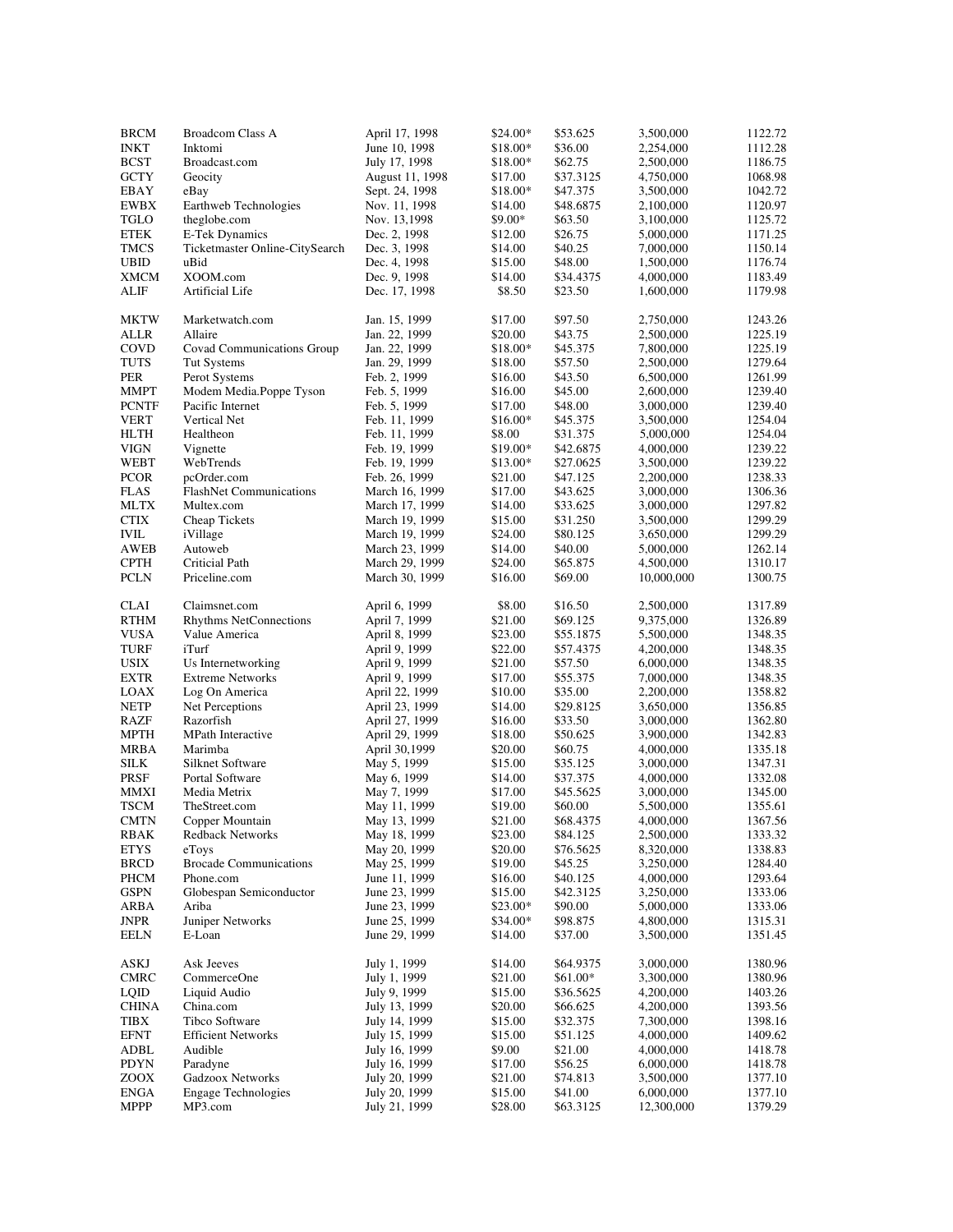| <b>DSCM</b> | Drugstore.com                    | July 28, 1999      | \$18.00  | \$50.25     | 5,000,000  | 1365.40 |
|-------------|----------------------------------|--------------------|----------|-------------|------------|---------|
| ICGE        | Internet Capital Group LLC       | August 5, 1999     | \$12.00* | \$24.4375   | 14,900,000 | 1313.71 |
| <b>RHAT</b> | Redhat                           | August 11, 1999    | \$14.00  | \$52.0625   | 6,000,000  | 1301.93 |
| QSFT        | Quest Software                   | August 13, 1999    | \$14.00  | \$47.00     | 4,400,000  | 1327.68 |
| <b>WINK</b> | Wink Communications              | August 19, 1999    | \$16.00  | \$35.6875   | 4,750,000  | 1323.58 |
| <b>NTRO</b> | Netro                            |                    |          |             |            |         |
|             |                                  | August 19, 1999    | \$8.00   | \$23.50     | 5,000,000  | 1323.58 |
| BAMB        | Bamboo.com                       | August 26, 1999    | \$7.00   | \$17.5625   | 4,000,000  | 1362.01 |
| <b>PPRO</b> | Purchasepro.com                  | September 14, 1999 | \$12.00* | \$26.125    | 4,000,000  | 1336.29 |
| <b>VITR</b> | Vitria Technology                | September 17, 1999 | \$16.00  | \$48.25     | 3,000,000  | 1335.42 |
| <b>EPNY</b> | E.piphany                        | September 22, 1999 | \$16.00  | \$45.1875   | 4,150,000  | 1310.51 |
| <b>KANA</b> | Kana Communications              | September 22, 1999 | \$15.00  | \$51.50     | 3,300,000  | 1310.51 |
| <b>ATON</b> | Alteon Websystems                | September 24, 1999 | \$19.00  | \$74.9375   | 4,000,000  | 1277.36 |
| <b>FDRY</b> | <b>Foundry Networks</b>          | September 28, 1999 | \$25.00  | \$156.25    | 5,000,000  | 1282.20 |
| <b>ITXC</b> | <b>ITXC</b>                      | September 28, 1999 | \$12.00  | \$28.25     | 6,250,000  | 1282.20 |
| <b>INAP</b> | <b>InterNAP Network Services</b> | September 29, 1999 | \$20.00  | \$52.984375 | 9,500,000  | 1268.39 |
|             |                                  |                    |          |             |            |         |
| <b>DGIN</b> |                                  | October 1, 1999    | \$15.00  | \$32.125    | 3,500,000  | 1282.81 |
|             | Digital Insight Corp.            |                    |          |             |            |         |
| <b>VIXL</b> | Vixel                            | October 1, 1999    | \$18.00  | \$41.6875   | 4,300,000  | 1282.81 |
| <b>BWAY</b> | <b>Breakaway Solutions</b>       | October 6, 1999    | \$14.00  | \$42.25     | 3,000,000  | 1325.40 |
| <b>SIMG</b> | Silicon Image                    | October 6, 1999    | \$12.00  | \$26.75     | 3,900,000  | 1325.40 |
| <b>CLIC</b> | Calico Commerce                  | October 7, 1999    | \$14.00  | \$56.00     | 4,000,000  | 1317.64 |
| <b>IWOV</b> | Interwoven                       | October 8, 1999    | \$17.00* | \$41.00     | 3,150,000  | 1336.02 |
| <b>CYSV</b> | Cysive                           | October 15, 1999   | \$17.00  | \$37.75     | 3,350,000  | 1247.41 |
| <b>CRDS</b> | Crossroads Systems               | October 20, 1999   | \$18.00  | \$78.7188   | 3,750,000  | 1289.43 |
| <b>AETH</b> | <b>Aether Systems</b>            | October 21, 1999   | \$16.00  | \$48.4375   | 6,000,000  | 1283.62 |
|             |                                  |                    |          |             |            |         |
| <b>NAVI</b> | Navisite                         | October 22, 1999   | \$14.00  | \$34.625    | 5,500,000  | 1301.65 |
| <b>SCMR</b> | <b>Sycamore Networks</b>         | October 22, 1999   | \$38.00  | \$184.75    | 7,475,000  | 1301.65 |
| ITRU        | <b>Intertrust Technologies</b>   | October 27, 1999   | \$18.00  | \$54.375    | 6,500,000  | 1296.71 |
| JNIC        | <b>JNI</b> Corp                  | October 27, 1999   | \$19.00  | \$42.00     | 4,900,000  | 1296.71 |
| <b>TPCS</b> | <b>Triton PCS Holdings</b>       | October 28, 1999   | \$18.00  | \$37.00     | 10,000,000 | 1342.43 |
| AKAM        | Akamai Technologies              | October 29, 1999   | \$26.00  | \$145.1875  | 9,000,000  | 1363.17 |
| <b>BFRE</b> | Be Free                          | November 3, 1999   | \$12.00  | \$29.00     | 5,600,000  | 1354.93 |
| COBT        | <b>Cobalt Networks</b>           | November 5, 1999   | \$22.00  | \$128.125   | 5,000,000  | 1370.23 |
| WFII        | <b>Wireless Facilities</b>       | November 5, 1999   | \$15.00  | \$62.00     | 4,000,000  | 1370.23 |
| <b>EXPE</b> | Expedia Inc.                     | November 10, 1999  | \$14.00  | \$53.44     | 5,200,000  | 1373.46 |
|             |                                  |                    |          |             |            |         |
| <b>IBAS</b> | i Basis Inc                      | November 10, 1999  | \$16.00  | \$40.25     | 6,800,000  | 1373.46 |
| <b>NXTV</b> | Next Level Communication         | November 10, 1999  | \$20.00  | \$50.75     | 8,500,000  | 1373.46 |
| <b>FNSR</b> | Finisar                          | November 12, 1999  | \$19.00  | \$86.875    | 8,150,000  | 1396.04 |
| QNTS        | Quintus Corporation              | November 16, 1999  | \$18.00  | \$55.00     | 4,500,000  | 1420.07 |
| <b>IMAN</b> | Imanage                          | November 17, 1999  | \$11.00  | \$24.625    | 3,600,000  | 1410.71 |
| RMKR        | Rainmaker Systems                | November 17, 1999  | \$8.00   | \$18.50     | 5,000,000  | 1410.71 |
| TRRA        | <b>Terra Networks</b>            | November 17, 1999  | \$13.41  | \$38.25     | 22,300,000 | 1410.71 |
| MSLV        | Metasolv Software                | November 18, 1999  | \$19.00  | \$55.00     | 5,000,000  | 1424.94 |
| RETK        | Retk                             | November 18, 1999  | \$15.00  | \$32.5625   | 5,500,000  | 1424.94 |
|             |                                  |                    |          |             |            |         |
| <b>CFLO</b> | Cacheflow                        | November 19, 1999  | \$24.00  | \$126.3750  | 5,000,000  | 1422.00 |
| <b>MPLX</b> | Mediaplex                        | November 19, 1999  | \$12.00  | \$29.00     | 6,000,000  | 1422.00 |
| DIGI        | Digital Impact                   | November 23, 1999  | \$15.00  | \$55.50     | 4,500,000  | 1404.64 |
| <b>OPTV</b> | Open TV Corp                     | November 23, 1999  | \$20.00  | \$62.75     | 7,500,000  | 1404.64 |
| <b>PFSW</b> | PFSWeb                           | December 2, 1999   | \$17.00  | \$44.1250   | 3,100,000  | 1409.04 |
| MCAF        | Mcafee.com                       | December 2, 1999   | \$12.00  | \$44.00     | 6,250,000  | 1409.04 |
| <b>DMRC</b> | Digimarc                         | December 2, 1999   | \$20.00  | \$56.6250   | 4,000,000  | 1409.04 |
| ANCC        | <b>Airnet Communications</b>     | December 7, 1999   | \$14.00  | \$41.0625   | 5,500,000  | 1409.17 |
| <b>ACOM</b> | Agency.com                       | December 8, 1999   | \$26.00  | \$76.00     | 5,900,000  | 1403.88 |
| <b>ANDN</b> | Andover.net                      | December 8, 1999   | \$18.00  | \$63.3750   | 4,000,000  | 1403.88 |
|             |                                  |                    |          |             |            |         |
| <b>PRVW</b> | Preview Systems                  | December 8, 1999   | \$21.00  | \$83.75     | 3,800,000  | 1403.88 |
| <b>LNUX</b> | VA Linux                         | December 9, 1999   | \$30.00  | \$239.25    | 4,400,000  | 1408.11 |
| JAZZ        | Jazztel Plc                      | December 9, 1999   | \$17.44  | \$58.9375   | 10,125,000 | 1408.11 |
| <b>LCTO</b> | El Sitio                         | December 10, 1999  | \$16.00  | \$33.3125   | 8,200,000  | 1417.04 |
| <b>FMKT</b> | Free Markets                     | December 10, 1999  | \$48.00  | \$280.00    | 3,600,000  | 1417.04 |
| <b>EBNX</b> | Ebenx                            | December 10, 1999  | \$20.00  | \$44.8750   | 5,000,000  | 1417.04 |
| CALP        | Caliper Technologies             | December 15, 1999  | \$16.00  | \$39.25     | 4,500,000  | 1413.19 |
| MAXY        | Maxygen                          | December 16, 1999  | \$16.00  | \$42.0625   | 6,000,000  | 1418.78 |
| <b>ONDS</b> | Ondisplay                        | December 17, 1999  | \$28.00  | \$77.000    | 3,500,000  | 1421.05 |
| <b>CBIS</b> | C-Bridge Internet solutions      | December 17, 1999  | \$16.00  |             | 4,000,000  | 1421.05 |
|             |                                  |                    |          | \$40.0625   |            |         |
|             |                                  |                    |          |             |            |         |
| <b>NEOF</b> | Neoforma.com                     | January 25, 2000   | \$13.00  | \$52.375    | 7,000,000  | 1401.53 |
| <b>EXTN</b> | Extensity Inc.                   | January 27, 2000   | \$20.00  | \$71.25     | 4,000,000  | 1398.56 |
| <b>IWAV</b> | Interwave Communications Intl    | January 28, 2000   | \$13.00  | \$36.88     | 8,500,000  | 1360.15 |
| <b>SVNX</b> | 724 Solutions                    | January 28, 2000   | \$26.00  | \$71.81     | 6,000,000  | 1360.15 |
| <b>TSTN</b> | <b>Turnstone Systems</b>         | February 1, 2000   | \$29.00  | \$97.00     | 3,000,000  | 1409.28 |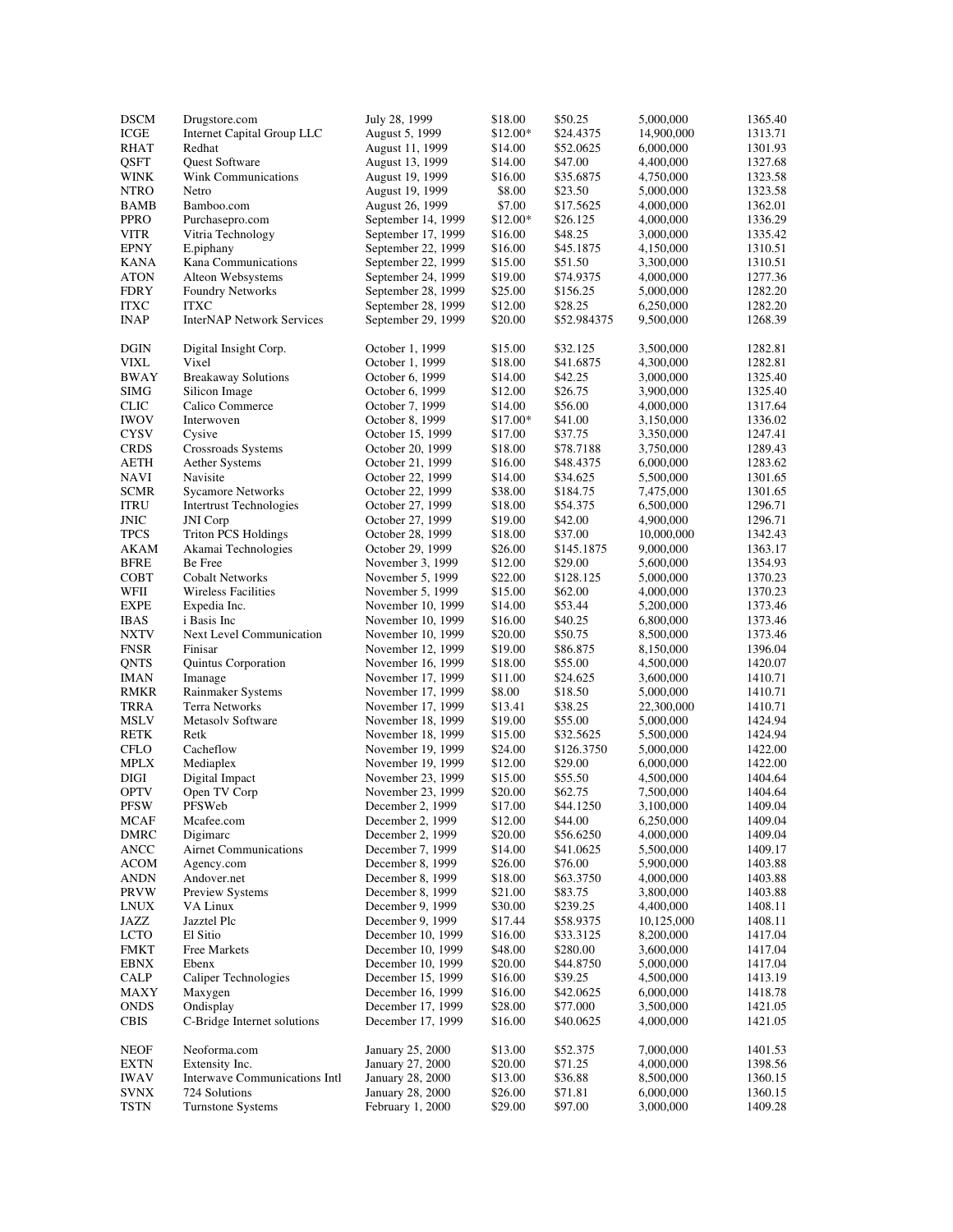| SQNM        | Sequenom                         | February 1, 2000  | \$26.00 | \$79.25    | 5,250,000  | 1409.28 |
|-------------|----------------------------------|-------------------|---------|------------|------------|---------|
| QEDI        | Quantum effect devices           | February 1, 2000  | \$16.00 | \$56.50    | 3,720,000  | 1409.28 |
| <b>TLXS</b> | <b>Telaxis Communications</b>    | February 2, 2000  | \$17.00 | \$47.50    | 4,000,000  | 1409.12 |
| <b>CTRA</b> | Centra Software                  | February 3, 2000  | \$14.00 | \$33.25    | 5,000,000  | 1424.97 |
| <b>WQNI</b> | World Quest Networks             | February 4, 2000  | \$13.00 | \$27.44    | 2,750,000  | 1424.37 |
| <b>FIRE</b> | Firepond                         | February 4, 2000  | \$22.00 | \$100.25   | 5,000,000  | 1424.37 |
| <b>EMRG</b> | Emerge Interactive               | February 4, 2000  | \$15.00 | \$47.25    | 8,000,000  | 1424.37 |
| <b>AVNX</b> | Avanex corporation               | February 4, 2000  | \$36.00 | \$172.00   | 6,000,000  | 1424.37 |
| <b>AGEN</b> | Antigenics                       | February 4, 2000  | \$18.00 | \$61.38    | 3,500,000  | 1424.37 |
| <b>VCNT</b> | Vicinity Corp                    | February 9, 2000  | \$17.00 | \$48.75    | 7,000,000  | 1411.69 |
|             | Delano Technology Corp           |                   |         |            |            |         |
| <b>DTEC</b> |                                  | February 9, 2000  | \$18.00 | \$50.50    | 5,000,000  | 1411.69 |
| <b>WITS</b> | Witness Systems                  | February 10, 2000 | \$20.00 | \$40.06    | 3,800,000  | 1416.18 |
| WEBM        | Webmethods                       | February 11, 2000 | \$35.00 | \$212.62   | 4,100,000  | 1387.12 |
| <b>VNWI</b> | Via Networks                     | February 11, 2000 | \$21.00 | \$49.81    | 14,300,000 | 1387.12 |
| <b>LNTE</b> | Lante Corp                       | February 11, 2000 | \$20.00 | \$54.94    | 4,000,000  | 1387.12 |
| <b>DVSA</b> | Diversa                          | February 14, 2000 | \$24.00 | \$75.00    | 7,250,000  | 1389.94 |
| <b>CHRD</b> | Chordiant Software               | February 15, 2000 | \$18.00 | \$39.44    | 4,500,000  | 1402.05 |
| <b>APRS</b> | Apropos technology               | February 17, 2000 | \$22.00 | \$46.00    | 3,700,000  | 1388.25 |
| <b>ELOQ</b> | Eloquent                         | February 17, 2000 | \$16.00 | \$32.00    | 4,500,000  | 1388.25 |
| <b>GIGM</b> | Gigamedia                        | February 18, 2000 | \$27.00 | \$88.00    | 8,830,000  | 1346.09 |
| <b>INFT</b> | Inforte                          | February 18, 2000 | \$32.00 | \$72.94    | 2,000,000  | 1346.09 |
| <b>DTHK</b> | Digitalthink                     | February 25, 2000 | \$14.00 | \$29.00    | 4,400,000  | 1333.36 |
| <b>ISIL</b> | Intersil holding                 | February 25, 2000 | \$25.00 | \$54.00    | 20,000,000 | 1333.36 |
| <b>NTGX</b> | Netgenesis                       | February 29, 2000 | \$18.00 | \$56.81    | 4,250,000  | 1366.42 |
|             |                                  |                   |         |            |            |         |
| NIKU        | Niku                             | February 29, 2000 | \$24.00 | \$69.00    | 8,000,000  | 1366.42 |
| <b>AVEA</b> | Avenue A                         | February 29, 2000 | \$24.00 | \$72.00    | 5,250,000  | 1366.42 |
| <b>MONE</b> | Matrixone                        | March 1, 2000     | \$25.00 | \$73.81    | 5,000,000  | 1379.19 |
| ONVI        | Onvia.com                        | March 1, 2000     | \$21.00 | \$61.50    | 8,000,000  | 1379.19 |
| PALM        | Palm                             | March 2, 2000     | \$38.00 | \$95.0625  | 23,000,000 | 1381.76 |
| <b>VATA</b> | Versata                          | March 3, 2000     | \$24.00 | \$92.75    | 3,850,000  | 1409.17 |
| <b>UTSI</b> | Utstarcom                        | March 3, 2000     | \$18.00 | \$68.1250  | 10,000,000 | 1409.17 |
| <b>RCOM</b> | Register.com                     | March 3, 2000     | \$24.00 | \$57.25    | 5,000,000  | 1409.17 |
| <b>ASIA</b> | Asiainfo Holdings                | March 3, 2000     | \$24.00 | \$99.5625  | 5,000,000  | 1409.17 |
| <b>SLTC</b> | Selectica                        | March 10, 2000    | \$30.00 | \$141.2344 | 4,000,000  | 1395.07 |
| <b>OTGS</b> | <b>OTG</b> Software              | March 10, 2000    | \$19.00 | \$56.1875  | 5,000,000  | 1395.07 |
| <b>RVSN</b> | <b>RAD Vision Limited</b>        | March 14, 2000    | \$20.00 | \$55.9375  | 3,800,000  | 1359.15 |
| FAIM        | Fair Market                      | March 14, 2000    | \$17.00 | \$48.50    | 5,000,000  | 1359.15 |
| <b>LOUD</b> | Loudeye Technologies             |                   |         | \$40.00    | 4,500,000  | 1392.16 |
|             |                                  | March 15, 2000    | \$16.00 |            |            |         |
| <b>UAXS</b> | Universal Access                 | March 17, 2000    | \$14.00 | \$37.00    | 11,000,000 | 1464.47 |
| <b>CALD</b> | Caldera systems                  | March 21, 2000    | \$14.00 | \$29.4375  | 5,000,000  | 1493.87 |
| <b>SLAB</b> | Silicon Laboratories             | March 24, 2000    | \$31.00 | \$69.3750  | 2,720,000  | 1527.46 |
| WBSN        | Websense                         | March 28, 2000    | \$18.00 | \$47.75    | 4,000,000  | 1507.73 |
| ARPT        | <b>Arrowpoint Communications</b> | March 31, 2000    | \$34.00 | \$118.4844 | 5,000,000  | 1498.58 |
| <b>NMTC</b> | Numerical Technologies           | April 7, 2000     | \$14.00 | \$35.5625  | 5,534,000  | 1516.35 |
| SABA        | Saba Software                    | April 7, 2000     | \$15.00 | \$33.00    | 4,000,000  | 1516.35 |
| <b>NUFO</b> | Newfocus                         | May 18, 2000      | \$20.00 | \$51.00    | 5,000,000  | 1437.21 |
| <b>SONS</b> | Sonus Networks                   | May 25, 2000      | \$23.00 | \$50.50    | 5,000,000  | 1381.52 |
| <b>ONIS</b> | <b>ONI</b> Systems               | June 1, 2000      | \$25.00 | \$82.5625  | 8,000,000  | 1448.81 |
|             |                                  |                   |         |            |            |         |
| ACCL        | <b>Accelerated Networks</b>      | June 23, 2000     | \$15.00 | \$47.875   | 4,000,000  | 1441.48 |
| MRVL        | Marvel Technology Group          | June 27, 2000     | \$15.00 | \$56.625   | 6,000,000  | 1450.55 |
| <b>CPST</b> | Capstone Turbine                 | June 29, 2000     | \$16.00 | \$47.98    | 9,100,000  | 1442.39 |
| <b>STOR</b> | <b>Storage Networks</b>          | June 30, 2000     | \$27.00 | \$90.25    | 9,000,000  | 1454.60 |
| <b>TNSI</b> | <b>Triton Network Systems</b>    | July 13, 2000     | \$15.00 | \$38.4375  | 5,500,000  | 1495.84 |
| <b>SRTI</b> | Sunrise Telecom                  | July 13, 2000     | \$15.00 | \$40.3125  | 4,000,000  | 1495.84 |
| <b>OVTI</b> | OmniVision Technologies          | July 14, 2000     | \$13.00 | \$34.00    | 5,000,000  | 1509.98 |
| <b>SPRT</b> | Support.com                      | July 19, 2000     | \$14.00 | \$32.625   | 4,250,000  | 1481.96 |
| <b>AIRN</b> | Airspan Networks                 | July 20, 2000     | \$15.00 | \$31.95    | 5,500,000  | 1495.47 |
| <b>BLUE</b> | Blue Martini                     | July 25, 2000     | \$20.00 | \$54.78125 | 7,500,000  | 1474.47 |
| <b>AVCI</b> | Avici Systems                    | July 28, 2000     | \$31.00 | \$96.75    | 7,000,000  | 1419.89 |
| CORV        |                                  |                   |         |            | 31,625,000 |         |
|             | Corvis Corp.                     | July 28, 2000     | \$36.00 | \$84.71875 |            | 1419.89 |
| <b>ILMN</b> | Illumina                         | July 28, 2000     | \$16.00 | \$39.1719  | 6,000,000  | 1419.89 |
| WEBX        | <b>Webex Communications</b>      | July 28, 2000     | \$14.00 | \$33.06    | 3,500,000  | 1419.89 |
| <b>SPWX</b> | Speechworks International        | August 1, 2000    | \$20.00 | \$56.75    | 4,750,000  | 1438.10 |
| <b>ACPW</b> | <b>Active Power</b>              | August 8, 2000    | \$17.00 | \$52.75    | 8,000,000  | 1482.81 |
| $\sf MCDT$  | McData Corp.                     | August 9, 2000    | \$28.00 | \$85.5625  | 12,500,000 | 1472.87 |
| <b>EVLV</b> | Evolve                           | August 10, 2000   | \$9.00  | \$18.00    | 5,000,000  | 1460.25 |
| WJCI        | WJ Communications                | August 18, 2000   | \$16.00 | \$32.25    | 5,400,000  | 1491.70 |
| OIIM        | 02 Micro International           | August 23, 2000   | \$9.00  | \$20.7656  | 4,000,000  | 1505.97 |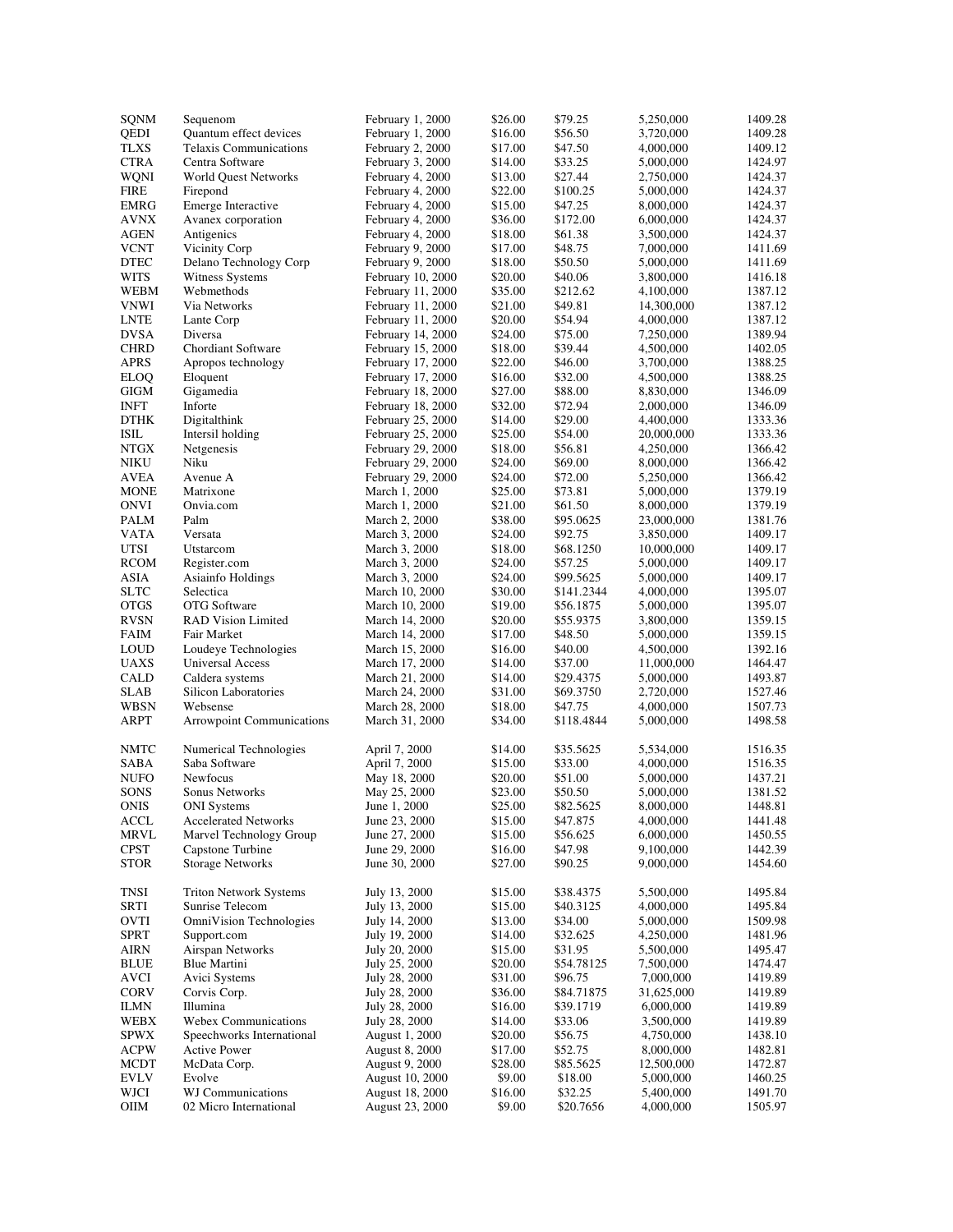| <b>INRG</b><br><b>COSN</b> | <b>Inrange Technologies</b><br><b>Cosine Communications</b> | September 22, 2000<br>September 26, 2000 | \$16.00<br>\$23.00 | \$46.25<br>\$63.06  | 7,700,000<br>10,000,000 | 1448.72<br>1427.21 |
|----------------------------|-------------------------------------------------------------|------------------------------------------|--------------------|---------------------|-------------------------|--------------------|
| <b>EDEN</b><br><b>CIPH</b> | Eden Bio-science<br>Ciphergen Biosystems                    | September 27, 2000<br>September 29, 2000 | \$15.00<br>\$16.00 | \$30.00<br>\$32.00  | 5,800,000<br>5,500,000  | 1426.57<br>1436.51 |
| TMTA                       | Transmeta Corp                                              | November 7, 2000                         | \$21.00            | \$45.25             | 13,000,000              | 1431.87            |
| JDO                        | Jed Oil                                                     | April 6, 2004                            | \$5.50             | \$11.20             | 1,675,000               | 1148.16            |
| <b>CMG</b><br>NMX          | Chipotle Mexican Grill<br><b>Nymex Holdings</b>             | January 26, 2006<br>November 16, 2006    | \$22.00<br>\$59.00 | \$44.00<br>\$132.99 | 7,878,788<br>6,500,000  | 1273.83<br>1399.76 |
| LNKD                       | LinkedIn                                                    | May 19, 2011                             | \$45.00            | \$94.25             | 7,840,000               | 1343.60            |
| <b>SPLK</b>                | Splunk                                                      | April 19, 2012                           | \$17.00            | \$35.48             | 13,500,000              | 1376.92            |
| <b>NDLS</b>                | Noodles & Co.                                               | June 28, 2013                            | \$18.00            | \$36.75             | 5,357,143               | 1606.28            |
| SFM                        | <b>Sprouts Farmers Market</b>                               | August 1, 2013                           | \$18.00            | \$40.11             | 18,500,000              | 1706.87            |
| <b>BNFT</b>                | Benefitfocus                                                | September 18, 2013                       | \$23.50            | \$53.55             | 4,935,000               | 1725.52            |
| PBPB                       | Potbelly                                                    | October 4, 2013                          | \$14.00            | \$30.77             | 7,500,000               | 1690.50            |
| <b>TCS</b>                 | The Container Store                                         | November 1, 2013                         | \$18.00            | \$36.20             | 12,500,000              | 1761.64            |
| <b>DRNA</b>                | Dicerna Pharmaceuticals                                     | January 30, 2014                         | \$15.00            | \$46.00             | 6,000,000               | 1794.19            |
| RARE                       | <b>Ultragenyx Pharmaceutical</b>                            | January 31, 2014                         | \$21.00            | \$42.25             | 5,760,369               | 1782.59            |
| <b>VRNS</b>                | Varonis Systems                                             | February 28, 2014                        | \$22.00            | \$44.00             | 4,800,000               | 1859.45            |
| <b>CSLT</b>                | Castlight Health                                            | March 14, 2014                           | \$16.00            | \$39.80             | 11,100,000              | 1841.13            |
| <b>RWLK</b>                | <b>Rewalk Robotics</b>                                      | September 12, 2014                       | \$12.00            | \$25.60             | 3,000,000               | 1985.54            |
| <b>HABT</b>                | <b>Habit Restaurants</b>                                    | November 20, 2014                        | \$18.00            | \$39.54             | 5,000,000               | 2052.75            |
| SHAK                       | Shake Shack                                                 | January 30, 2015                         | \$21.00            | \$45.90             | 5,000,000               | 1994.99            |
| ONCE                       | <b>Spark Therapeutics</b>                                   | January 30, 2015                         | \$23.00            | \$50.00             | 7,000,000               | 1994.99            |
| <b>ADRO</b>                | Aduro Biotech                                               | April 15, 2015                           | \$17.00            | \$42.00             | 7,000,000               | 2106.63            |
| <b>MCRB</b>                | Seres Therapeutics                                          | June 26, 2015                            | \$18.00            | \$51.40             | 7,430,555               | 2101.49            |
| <b>GBT</b>                 | Global Blood Therapeutics                                   | August 12, 2015                          | \$20.00            | \$43.11             | 6,000,000               | 2065.19            |
| NTNX                       | Nutanix                                                     | September 30, 2016                       | \$16.00            | \$37.00             | 14,900,000              | 2168.27            |
| <b>RETO</b>                | Reto Eco-Solutions                                          | November 29, 2017                        | \$5.00             | \$10.57             | 2,800,000               | 2626.07            |
| ZS                         | Zscaler                                                     | March 16, 2018                           | \$16.00            | \$33.00             | 12,000,000              | 2752.01            |
| <b>BYND</b>                | <b>Beyond Meat</b>                                          | May 2, 2019                              | \$25.00            | \$65.75             | 9,625,000               | 2917.52            |
| <b>ADPT</b>                | Adaptive Biotechnologies                                    | June 27, 2019                            | \$20.00            | \$40.30             | 15,000,000              | 2924.92            |
| <b>MNPR</b>                | Monopar Therapeutics                                        | December 19, 2019                        | \$8.00             | \$26.50             | 1,111,112               | 3205.37            |
| <b>BDTX</b>                | <b>Black Diamond Therapeutics</b>                           | January 30, 2020                         | \$19.00            | \$39.48             | 10,586,316              | 3283.66            |
| NARI                       | Inari Medical                                               | May 22, 2020                             | \$19.00            | \$42.51             | 8,202,565               | 2955.45            |
| <b>VRM</b>                 | Vroom                                                       | June 9, 2020                             | \$22.00            | \$47.90             | 21,250,000              | 3207.18            |
| <b>LMND</b>                | Lemonade                                                    | July 2, 2020                             | \$29.00            | \$69.41             | 11,000,000              | 3130.01            |
| NKTX                       | Nkarta                                                      | July 10, 2020                            | \$18.00            | \$47.90             | 14,000,000              | 3185.04            |
| <b>NCNO</b>                | nCino                                                       | July 14, 2020                            | \$31.00            | \$91.59             | 8,060,000               | 3197.52            |
| BLI                        | Berkeley Lights Inc                                         | July 17, 2020                            | \$22.00            | \$65.45             | 8.100,000               | 3224.73            |
| <b>BIGC</b>                | <b>BigCommerce Holdings</b>                                 | August 5, 2020                           | \$24.00            | \$72.27             | 9,019,565               | 3327.77            |
| <b>CVAC</b>                | CureVac B.V.                                                | August 14, 2020                          | \$16.00            | \$55.90             | 13,333,333              | 3372.74            |
| AUVI                       | Applied UV                                                  | August 31, 2020                          | \$5.00             | \$11.60             | 1,000,000               | 3526.65            |
| OМ                         | <b>Outset Medical</b>                                       | September 15, 2020                       | \$27.00            | \$60.68             | 8,951,111               | 3401.20            |
| <b>SNOW</b>                | Snowflake                                                   | September 16, 2020                       | \$120.00           | \$253.93            | 28,000,000              | 3385.49            |
| PMVP                       | <b>PMV</b> Pharmaceuticals                                  | September 25, 2020                       | \$18.00            | \$37.51             | 11,765,000              | 3298.46            |
| LUNG                       | Pulmonx                                                     | October 1, 2020                          | \$19.00            | \$39.31             | 10,000,000              | 3380.80            |
| OLMA                       | Olema Pharmaceuticals                                       | November 19, 2020                        | \$19.00            | \$49.00             | 11,000,000              | 3581.87            |
| SEER                       | Seer                                                        | December 4, 2020                         | \$19.00            | \$56.46             | 9,210,527               | 3699.12            |
| AI                         | C3.ai                                                       | December 9, 2020                         | \$42.00            | \$92.49             | 15,500,000              | 3672.82            |
| ABNB                       | Airbnb                                                      | December 10, 2020                        | \$68.00            | \$144.71            | 51,323,531              | 3668.10            |
| <b>HYFM</b>                | Hydrofarm Holdings Group                                    | December 10, 2020                        | \$20.00            | \$51.99             | 8,666,667               | 3668.10            |
| ABCL                       | AbCellera Biologics                                         | December 11, 2020                        | \$20.00            | \$58.90             | 24,150,000              | 3663.46            |
| MASS                       | 908 Devices                                                 | December 18, 2020                        | \$20.00            | \$49.00             | 6,500,000               | 3709.41            |
| QLI                        | Qilian Intern'l Holdings Group                              | January 12, 2021                         | \$5.00             | \$10.00             | 5,000,000               | 3801.19            |
| POSH                       | Poshmark                                                    | January 14, 2021                         | \$42.00            | \$101.50            | 6,600,000               | 3795.54            |
| <b>VOR</b>                 | Vor Biopharma                                               | February 5, 2021                         | \$18.00            | \$37.50             | 9,828,017               | 3886.83            |
|                            |                                                             |                                          |                    |                     |                         |                    |